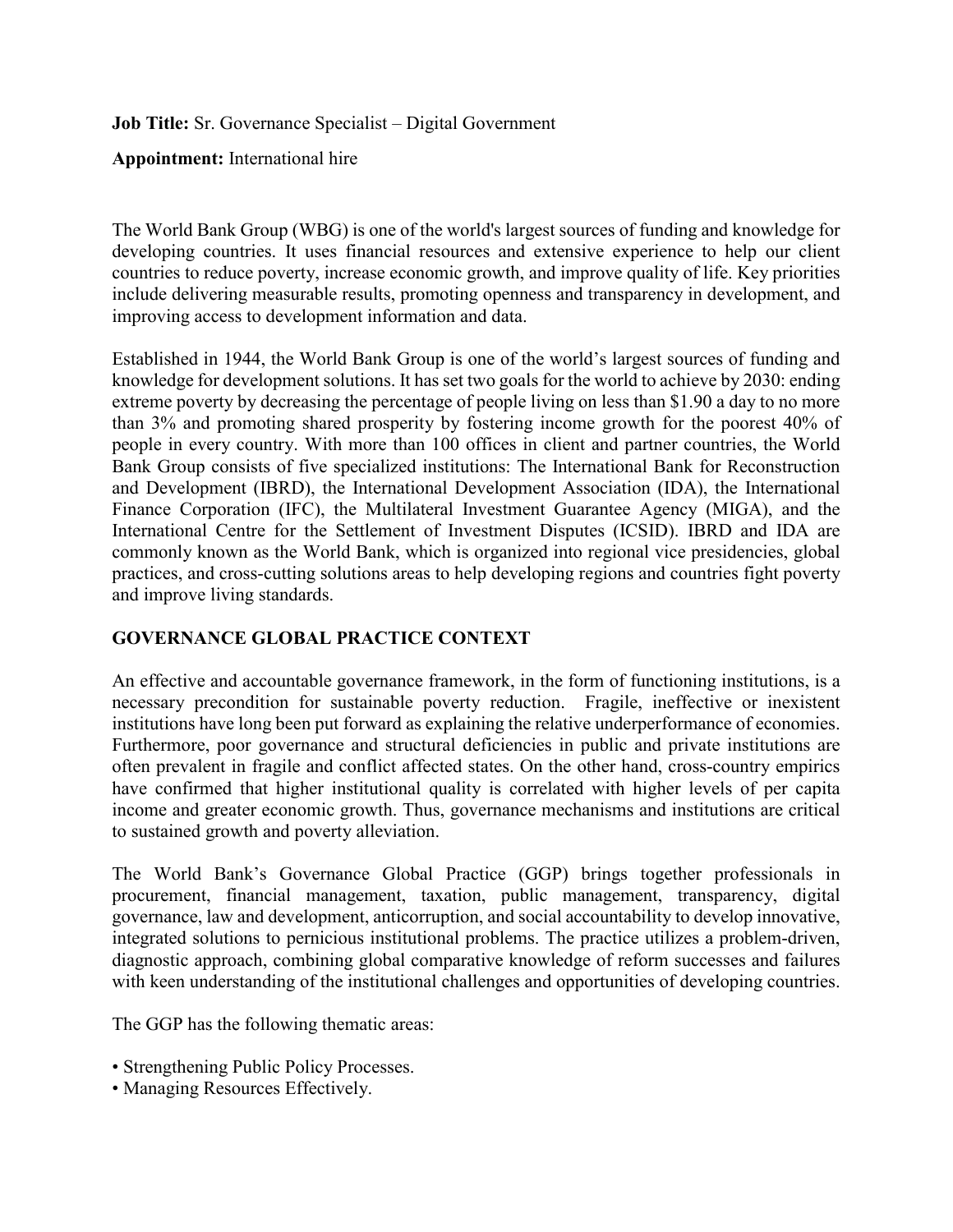- Supporting the Governance of Service Delivery.
- Strengthening the public-private interface.
- Understanding Underlying Drivers and Enablers of Policy Effectiveness.

The GGP interventions range from diagnostics, technical assistance, and advisory services, learning, innovation and knowledge management and sharing, creating peer learning platforms, lending and reform project implementation, and monitoring and reporting. An important part of its responsibilities is to deliver operational support to other Practices, including through inputs for policy-based operations, hands-on implementation advice and direct fiduciary due diligence of investment financing.

Since January 1, 2018, the GGP is implementing an integrated model. This involves the Public Sector (PS) and Financial Management (FM) staff coming together under two regional-facing directors – one each for AFR/ECA/MNA and EAP/LCR/SAR, who oversee several integrated governance units.

An increasing business line of the GGP is GovTech, a whole-of-government approach to digitization. It aims to transform core government systems, deliver digital public services and leverage public data assets. It operates at national and sub-national levels and across sectors. GovTech investments aim to have spillover impact on jobs by fostering local IT ecosystems. GovTech is about saving lives & money, increasing trust in government and fostering local tech ecosystems. The approach will directly address the poverty issue through efficient and effective public service delivery, by enhancing public transparency and accountability and by generating some new jobs.

## **KEY RESPONSIBILITIES**

Reporting to Manuel Vargas, the Senior Governance Specialist, to be based in Washington DC, will undertake the following tasks:

- Contribute to the implementation of the World bank digital governance agenda including the GovTech initiative and the realization of regional programs, such as the Digital Economy for Africa (DE4A) Moonshot.
- Leading the design and/or implementation of lending operations in client countries, specifically addressing digital governance, digital transformation and application of digital solutions to address development and governance constraints in the public sector.
- Leading and providing technical inputs to analytical work and advisory services, and other relevant technical and advisory reports to clients in the areas of digital governance and digital transformation in the public sector.
- Provide technical inputs and collaborate with relevant Country Management Units, Task Team Leaders and sector experts across projects on the application of digital innovative solutions in addressing governance issues in country and sectors;
- Contributing to the development agenda by knowledge generation through the publication of high quality analytical pieces.